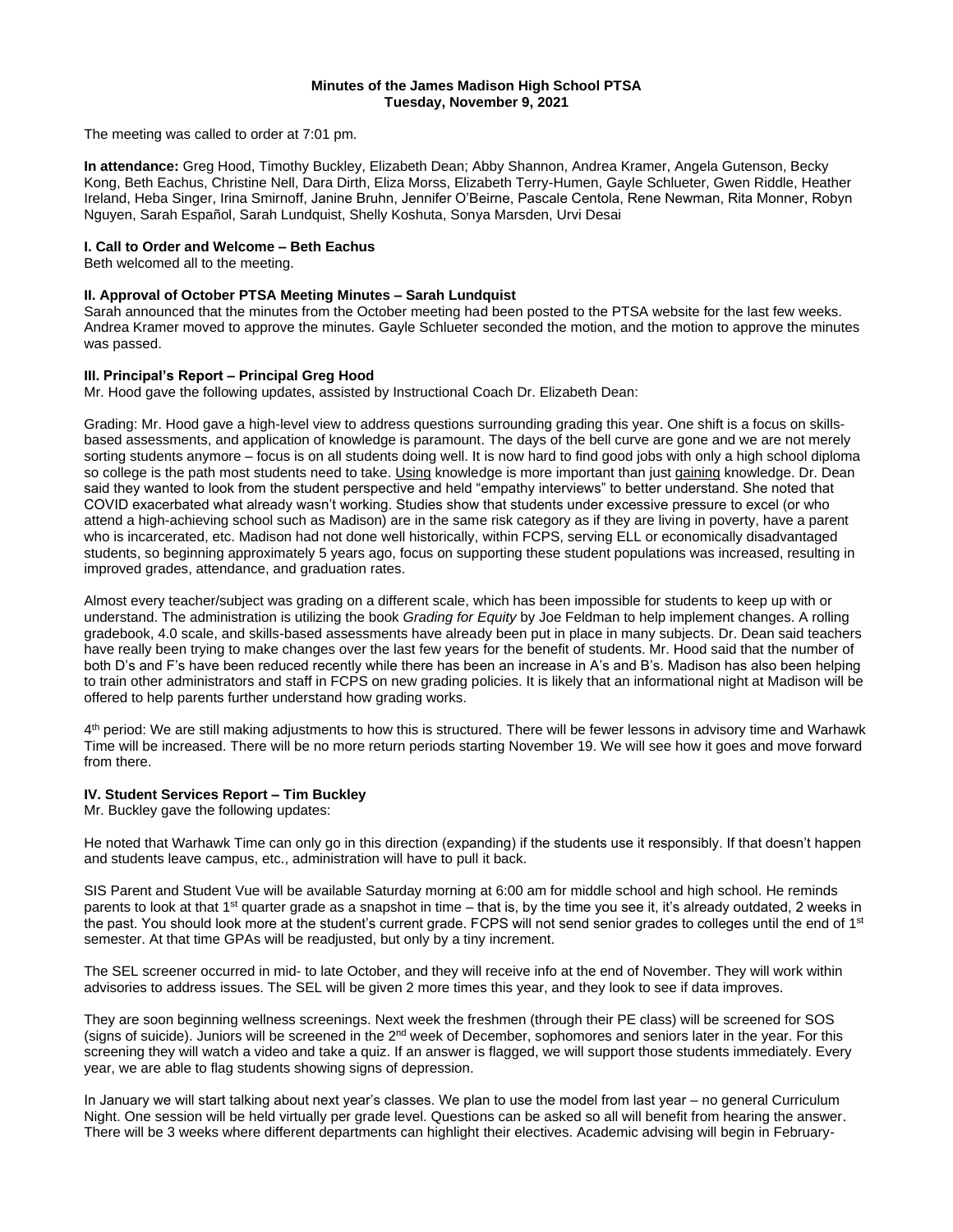March. Mr. Buckley stressed the importance of having conversations about choosing appropriate levels based on this year's grades, and counselors will help to ensure this happens.

### **V. Faculty Report – Dr. Elizabeth Dean**

Dr. Dean is the new faculty liaison. She said if anyone wants to read *Grading for Equity* to let her know, as well as contacting her with specific grading questions. She thanked the PTSA for all they have done for the faculty.

### **VI. Student Government Report**

Beth Eachus reported from Luke Kurcina that they are working on Wellness Week, which runs December 6-10 to get students into a good frame of mind before the holidays.

The SGA food drive kicked off yesterday. The donations first stock the Madison pantry then Food for Others. Mr. Hood noted that the competition is different this year – there is a points system for different items. The drive runs until sometime before Thanksgiving.

### **VII. President's Report – Beth Eachus**

Beth encouraged people to consider nominating a faculty member for the Outstanding Employee Awards, as the teachers have worked so hard this year. She also thanked the hospitality committee for their efforts in showing our appreciation for the staff.

The Madison Pantry helps families at risk with essential needs to help those kids feel more like part of the community. Our annual Winter clothing drive has been set up via Signup Genius and we have had a tremendous response. Please continue to watch the signup as more items will be added as needed. We worked with the Committee for Helping Others (CHO) to match students with bicycles if they need them for work or school.

#### **VIII. Treasurer's Report – Janine Bruhn**

The financial review (formerly referred to as the audit) was presented by Katy Elkowitz, who was part of the committee with Becky Kong and Janine Bruhn. They worked with a checklist provided by the Virginia PTA.

The review committee completed the review of the August 1, 2020 - July 31, 2021 Madison PTSA and All-Night Grad financial records on September 8, 2021. The Financial Review Committee found the records to be organized and complete. They thanked Tarah Weaver for her work as Treasurer during a significantly challenging time.

The following recommendations are provided to help future Board members effectively manage the recordkeeping good practices:

- 1. Recommend the Treasurer complete the portion of the audit checklist prior to passing the books on to the audit team/new Treasurer to be sure that the contents are complete and comprehensive.
- 2. Recommend that monthly reconciliation take place for both PTSA and ANG budgets. We suggest the following process be utilized beginning with the 2021-2022 year:
	- a. Monthly bank statements will be passed by the PTSA president to a  $3<sup>rd</sup>$  party without signature authority (not the Treasurer) who will reconcile both the PTSA and ANG QuickBooks account on a monthly basis. Katy Elkowitz has volunteered to help in this capacity.
	- b. Katy will complete the reconciliation in time for the Treasurer to provide a report each month that will be added to the PTSA and ANG Treasurer's binder reflecting the reconciliation.
- 3. Recommend a more detailed Treasurer report be captured in the PTSA meeting minutes. We suggest the 2021-2022 Treasurer's monthly report include the summary of monthly income and expenses. This can be provided by the Treasurer to the Secretary in advance for detailed capture in the minutes.
- 4. Recommend the end-of-year Treasurer report be labeled with the beginning and end date as well as the date the report was generated. The team found nothing out of order with the 2020-2021 budget plan vs. actual.
- 5. Recommend the 2021-2022 Treasurer complete forms ("request for disbursement of funds" or "transfer of funds") for all checks and deposits (vs. using an email as the record).

If anyone would like to review this document in greater depth they can contact Janine at [treasurer@jmhsptsa.org.](mailto:treasurer@jmhsptsa.org)

Sonya Marsen made a motion to accept the financial review as presented. Gayle Schlueter seconded the motion, and the motion to approve the financial review as presented was passed.

Janine provided the following report for the period October 1-31:

- 2020-2021 financial review: The review has been completed and will be presented to the membership for approval at the November 9<sup>th</sup> meeting.
	- o Once approved, the report will be submitted to the Virginia PTA prior to the due date of November 15, 2021.
- The 2<sup>nd</sup> payment of membership dues will be paid to the Virginia PTA this month.
	- $\circ$  On or before December 1st we will send payment for an additional 44 members (total 516) at \$165. (It was noted in a later report that 1 new membership had just come in, bringing the actual total to 517.)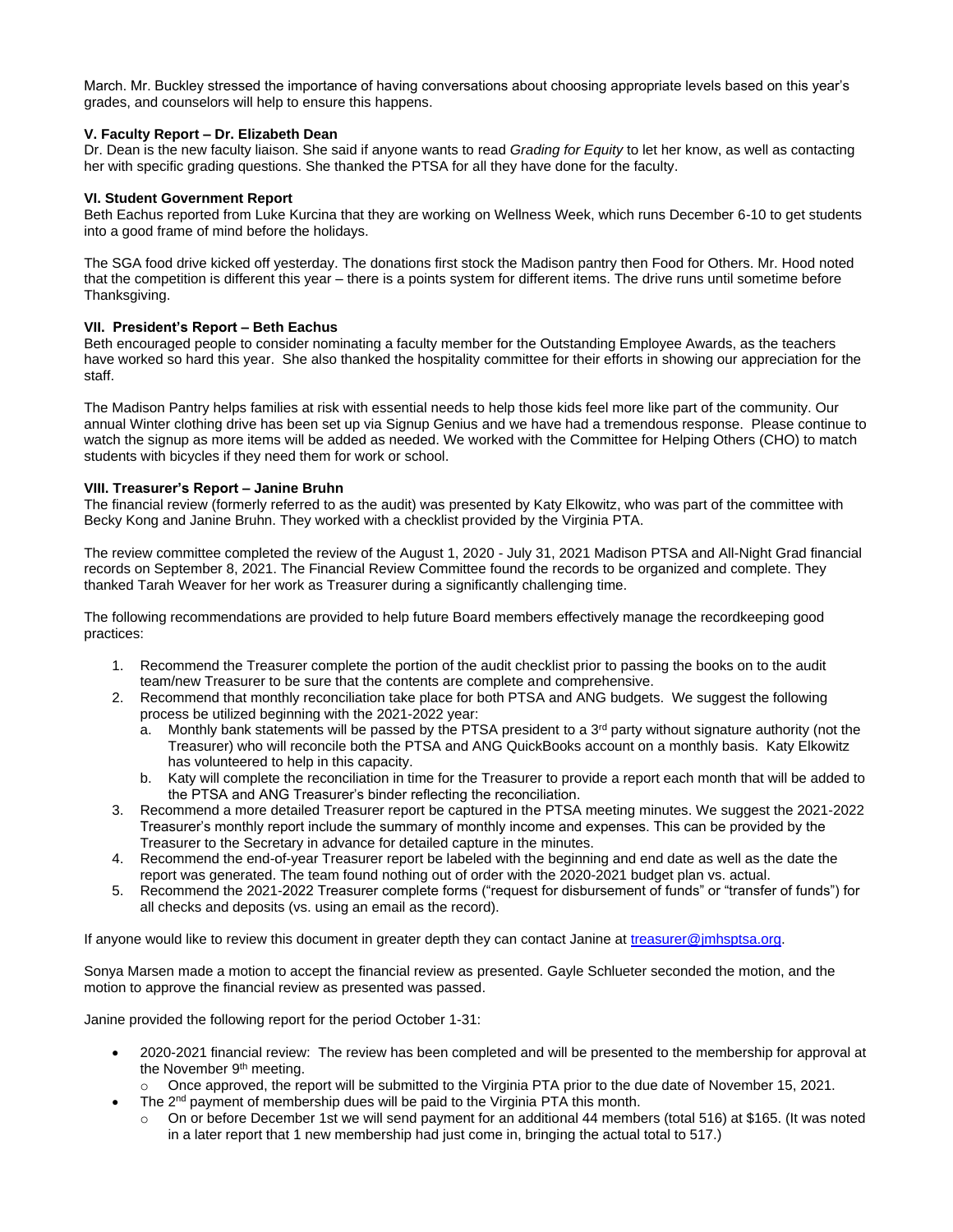- The PTSA taxes have been completed with the accountant Turner, Leins & Gold LLC.  $\circ$  The tax records will be submitted to the Virginia PTA prior to the November 15<sup>th</sup> deadline.
	- Virginia PTA compliance actions/submissions completed in October:
		- o Monthly membership dues
		- o Bylaws and organizational structure
		- o Insurance declaration

Financial status through October 2021:

- PTSA revenues through October are \$21,194. The PTSA account has had expenses of \$4,488 to date.
- ANG income in October is \$669 for a total of \$2,644 to date.

Monthly income and expenses – this report reflects October activity:

|                                                   | <b>Oct 2021</b> | Total    |
|---------------------------------------------------|-----------------|----------|
| Income                                            |                 |          |
| 200 Membership and donations, net                 | \$0             | \$0      |
| 210 Membership and donation revenues, gross       | \$0             | \$0      |
| 211 Donations - general                           | \$1,120         | \$11,485 |
| 213 Membership dues                               | \$872           | \$8,725  |
| Total 210 Membership and donation revenues, gross | \$1,992         | \$20,210 |
| Total 200 Membership and donations, net           | \$1,992         | \$20,210 |
| 300 Academic booster revenues, net                | \$0             | \$0      |
| 310 Donations - academic boosters                 | \$200           | \$2,431  |
| 311 Practice Exam expenses                        | \$0             | \$323    |
| Total 300 Academic booster revenues, net          | \$200           | \$2,754  |
| 380 Food Bank Donations                           | \$0             | \$688    |
| <b>Total Income</b>                               | \$2,192         | \$23,653 |
| <b>Cost of Goods Sold</b>                         |                 |          |
| <b>250 Costs of Membership</b>                    | \$0             | \$0      |
| 251 Cost of directories                           | \$800           | \$800    |
| 252 National, State, and County Dues              | \$1,770         | \$1,770  |
| <b>Total 250 Costs of Membership</b>              | \$2,570         | \$2,570  |
| <b>Total Cost of Goods Sold</b>                   | \$2,570         | \$2,570  |
| <b>Gross Profit</b>                               | -\$378          | \$21,083 |
| <b>Expenses</b>                                   |                 |          |
| 600 Student and Parent Support                    | \$0             | \$0      |
| 610 Food Bank                                     | \$277           | \$371    |
| <b>Total 600 Student and Parent Support</b>       | \$277           | \$371    |
| 700 Community and Hospitality                     | \$0             | \$0      |
| 702 Hospitality committee expenses                | \$0             | \$3,102  |
| <b>Total 700 Community and Hospitality</b>        | \$0             | \$3,102  |
| 800 Administration                                | \$0             | \$0      |
| 801 Insurance                                     | \$0             | \$343    |
| 803 Website and On-line accounting fees           | \$214           | \$243    |
| <b>Total 800 Administration</b>                   | \$214           | \$586    |
| <b>Total Expenses</b>                             | \$491           | \$4,059  |
| <b>Net Operating Income</b>                       | -\$868          | \$17,023 |
| Net Income                                        | -\$868          | \$17,023 |